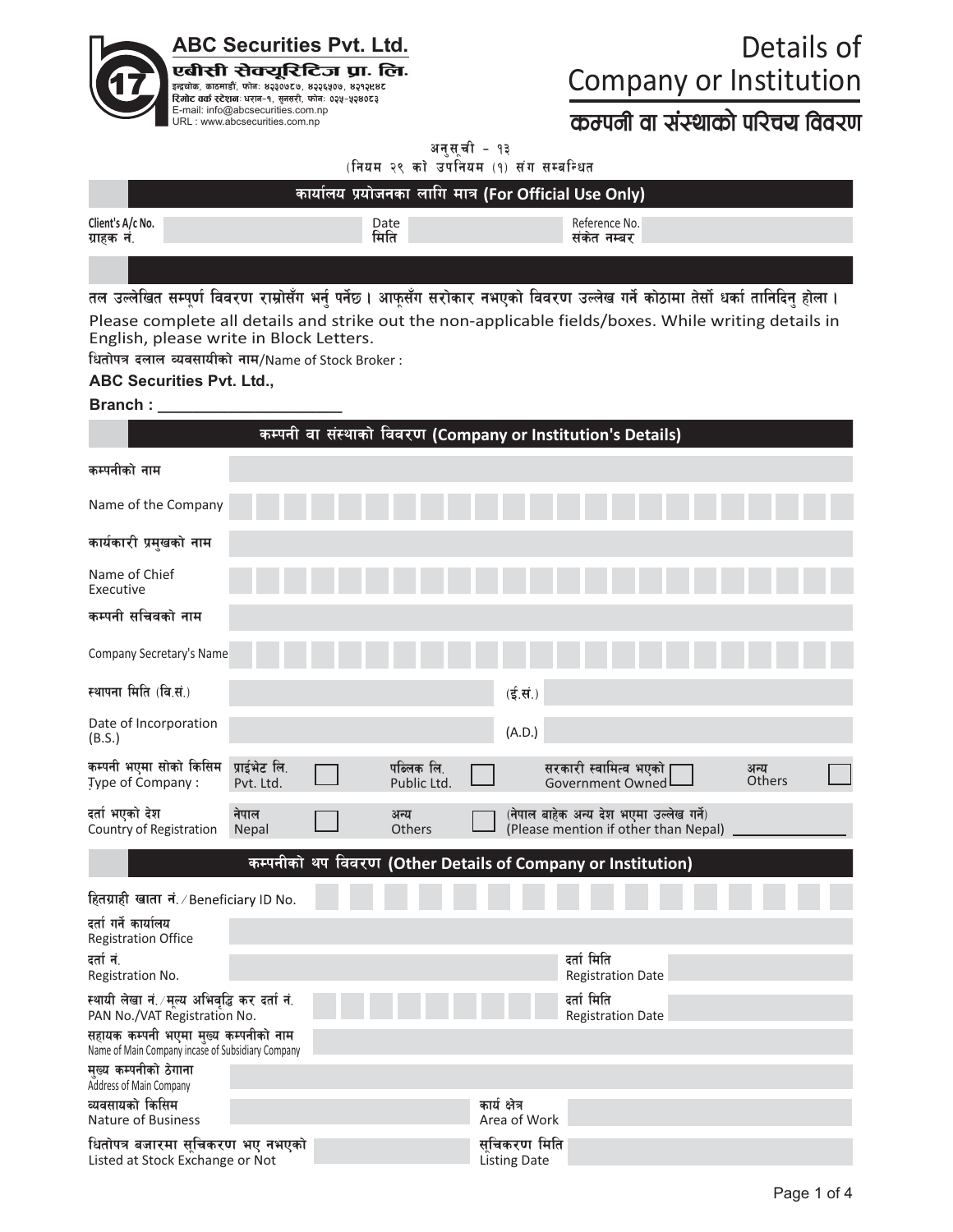|                                                                            |                        |                           | कम्पनीको बैंक खाताको विवरण (Bank Account Details of Company or Institution) |          |  |  |
|----------------------------------------------------------------------------|------------------------|---------------------------|-----------------------------------------------------------------------------|----------|--|--|
| बैंक खाताको किसिम<br>Type of Bank Account<br>बैंक खाता नं.<br>Bank A/c No. | बचत खाता<br>Saving A/c | चल्ती खाता<br>Current A/c |                                                                             |          |  |  |
| बैंक खाता भएको बैंकको नाम<br>Name of Bank                                  |                        |                           |                                                                             |          |  |  |
| बैंक खाता रहेको शाखा<br><b>Branch Name</b>                                 |                        |                           |                                                                             |          |  |  |
|                                                                            |                        |                           | कम्पनीको हालको ठेगाना (Current Address of Company or Institution)           |          |  |  |
| देश                                                                        | प्रदेश                 | जिल्ला                    | गा.पा. $\times$ न.पा. $\times$<br>उ.म.न.पा. / मन.पा.                        |          |  |  |
| Country                                                                    | Province               | District                  | R.Mun/Mun<br>Sub Met/Met.                                                   |          |  |  |
| वडा नं.                                                                    | टोल                    |                           |                                                                             | फोन नं.  |  |  |
| Ward No.                                                                   | Tole                   |                           |                                                                             | Tel. No. |  |  |
| ईमेल/Email ID                                                              |                        |                           |                                                                             |          |  |  |
| वेब साईट⁄Website                                                           |                        |                           |                                                                             |          |  |  |

### कम्पनी दर्ता हुँदाको ठेगाना (Address of company at the time of Registratiion)

| देश             | प्रदेश   | जिल्ला   | गा.पा. ∕ न.पा. ∕<br>उ.म.न.पा. ∕ म…न.पा. ∣ |          |
|-----------------|----------|----------|-------------------------------------------|----------|
| Country         | Province | District | R.Mun/Mun<br>Sub Met/Met.                 |          |
| वडा नं.         | टोल      |          | ब्लक नं.                                  | फोन नं.  |
| Ward<br>No.     | Tole     |          | <b>Block</b><br>No.                       | Tel. No. |
| ईमेल / Email ID |          |          |                                           |          |

| वेब साईट⁄Website |  |
|------------------|--|
|                  |  |

बाजेको नाम $\times$ 

पद/Designation

Grand Father's Name

|                                                    | पहिलो सम्पर्क व्यक्तिको विवरण (First Contact Person's Details)   |                                                             |
|----------------------------------------------------|------------------------------------------------------------------|-------------------------------------------------------------|
| नाम / Name<br>बाबुको नाम $\times$<br>Father's Name |                                                                  | पहिलो सम्पर्क<br>व्यक्तिको फोटो<br>(हालसालै खिचेका)         |
| बाजेको नाम $\times$<br><b>Grand Father's Name</b>  |                                                                  | <b>First Concact Person's</b><br>P P Size Photo<br>(Recent) |
| पद/Designation                                     | हस्ताक्षर<br>Signature                                           |                                                             |
|                                                    | दोस्रो सम्पर्क व्यक्तिको विवरण (Second Contact Person's Details) |                                                             |
| नाम / Name<br>बाबुको नाम $\times$                  |                                                                  | दोस्रा सम्पर्क<br>व्यक्तिको फोटो                            |
| Father's Name                                      |                                                                  | (हालसालै खिचेका)                                            |

हस्ताक्षर<br>Signature

Second Concact Person's<br>P P Size Photo

(Recent)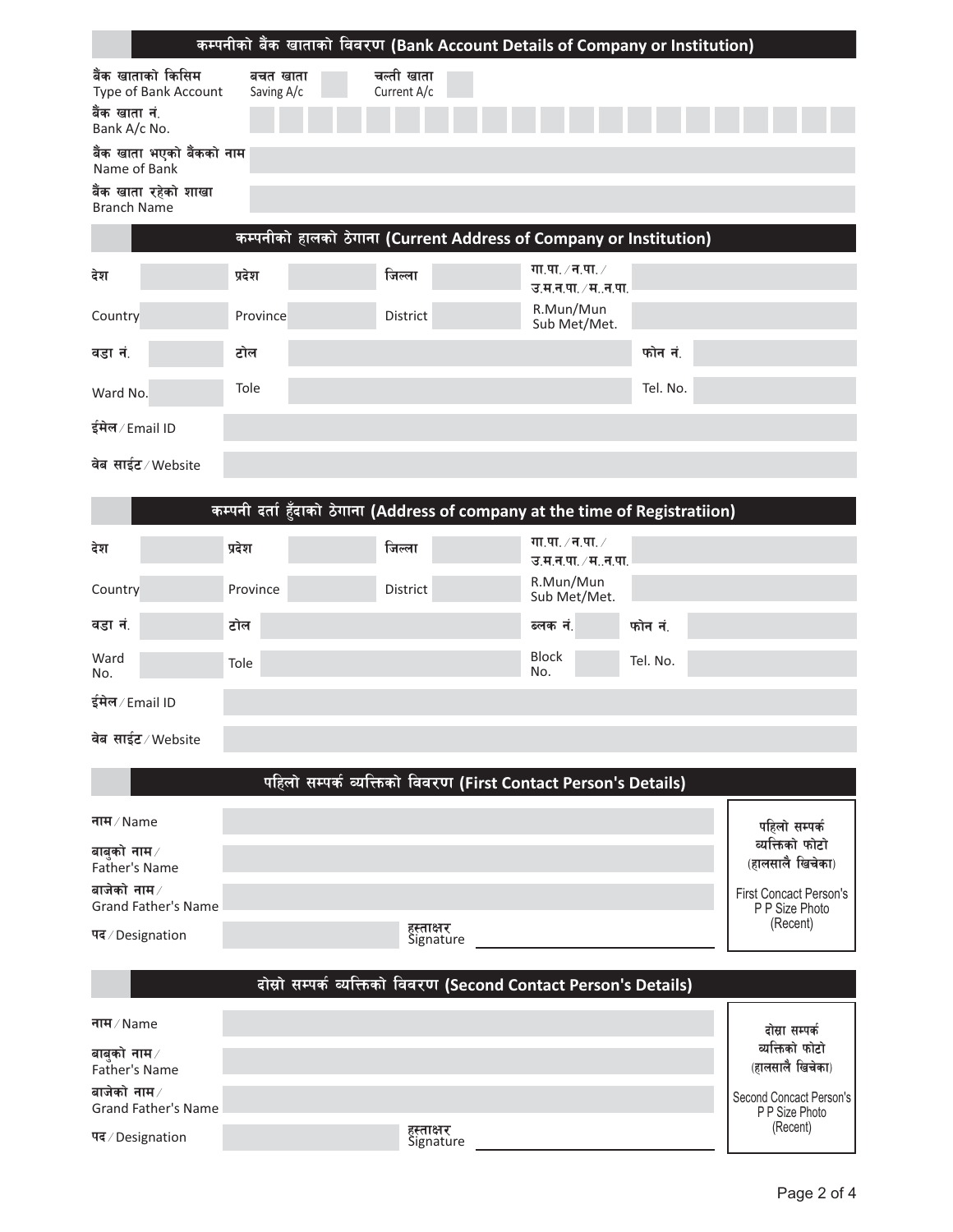### सञ्चालक, कार्यकारी प्रमुखको विवरण (Details of Directors/CEO)

|                                           | कार्यकारी प्रमुख<br>Chief Executive | सञ्चालक<br>Director | सञ्चालक<br>Director |
|-------------------------------------------|-------------------------------------|---------------------|---------------------|
| नाम ⁄ थर<br>Name/Surname                  |                                     |                     |                     |
| पद<br>Designation                         |                                     |                     |                     |
| पति ∕ पत्नीको नाम<br>Spouse's Name        |                                     |                     |                     |
| बाबुको नाम<br>Father's Name               |                                     |                     |                     |
| बाजेको नाम<br>Grand Father's Name         |                                     |                     |                     |
| स्थायी ठेगाना<br><b>Permanent Address</b> |                                     |                     |                     |
| हालको ठेगाना<br>Current Address           |                                     |                     |                     |
| टेलिफोन नं<br>Telephone No.               |                                     |                     |                     |
| मोबाईल नं<br>Mobile No.                   |                                     |                     |                     |
| ईमेल<br>E-mail ID                         |                                     |                     |                     |
| पान नं.<br>PAN No.                        |                                     |                     |                     |
|                                           |                                     |                     |                     |
|                                           | सञ्चालक                             | सञ्चालक             | सञ्चालक             |
| नाम ⁄ थर<br>Name/Surname                  | Director                            | Director            | Director            |
| पद<br>Designation                         |                                     |                     |                     |
| पति ∕ पत्नीको नाम<br>Spouse's Name        |                                     |                     |                     |
| बाबुको नाम<br>Father's Name               |                                     |                     |                     |
| बाजेको नाम<br>Grand Father's Name         |                                     |                     |                     |
| स्थायी ठेगाना<br><b>Permanent Address</b> |                                     |                     |                     |
| हालको ठेगाना<br>Current Address           |                                     |                     |                     |
| टेलिफोन नं<br>Telephone No.               |                                     |                     |                     |
| मोबाईल नं<br>Mobile No.                   |                                     |                     |                     |
| ईमेल<br>E-mail ID                         |                                     |                     |                     |

संचालकहरुको संख्या बढी भएमा माथिकै ढाँचामा थप पानामा भरि दिनुपर्नेछ ।<br>If there are more Directors, then please use the above format and provide details in another sheet.